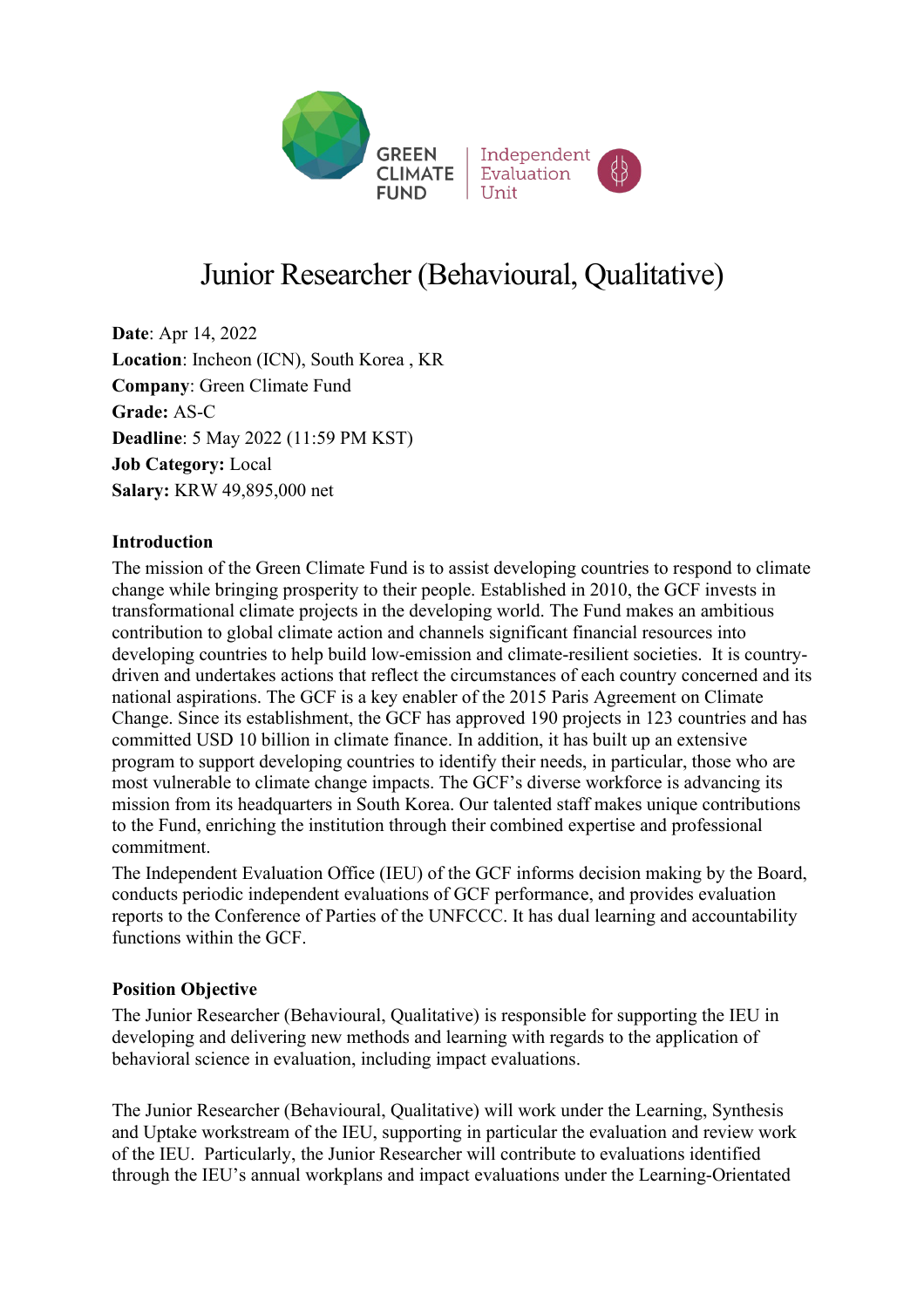Real-Time Impact Assessment (LORTA) programme through providing methodological support on qualitative methods and alongside providing the insights that behavioural science can offer.

The LORTA programme provides capacity enhancing and advisory support to GCF-funded projects and Accredited Entities, especially Direct Access Entities, on impact evaluation designs and implementation, and real-time and learning-oriented measurement systems. The Junior Researcher will add a behavioural lens to these activities, and carry out formative research into how behavioral interventions can be included within impact evaluations of climate projects as well as IEU's evaluation more broadly. With these support tasks, the Junior Researcher may also collaborate with multiple teams and workstreams across the IEU.

## **Duties and responsibilities**

Under the overall guidance of the Head of the IEU and the designated primary supervisors within the IEU, the Junior Researcher (Behaviourial, Qualitative) will:

## **Purpose**

- To reinforce the integration of behavioural science insights into the impact evaluation design under the IEU's Learning-Orientated Real-Time Impact Assessment (LORTA) programme, including analyzing qualitative data, and further develop the use of qualitative methods within LORTA and IEU's evaluations.
- To verify the integration of behavioural insights and qualitative methods into experimental or quasi-experimental impact evaluation studies within the LORTA portfolio.
- To support the development and maintenance of databases through extraction and updates of quantitative and qualitative information from a variety of sources, both internal and external to the GCF.
- To communicate how behavioural insights and qualitative methods can contribute to IEU evaluations, advisory services, and knowledge products that reflect the forefront of thematic knowledge.

#### **Engagement**

- To actively participate in the LORTA programme by working with IEU's partners and through engaging with Accredited Entities to discuss and support behavioural components and qualitative methods within impact evaluations. Also, to contribute to learning materials that meet the needs of GCF partners, including AEs and NDAs, such that these can be fully reflected in capacity building and advisory activities.
- Along with IEU partners, inform capacity building materials which enhance the knowledge and application of behavioural science and qualitative methods in evaluation design and implementation, in particular impact evaluation design and implementation.
- Actively contribute to IEU's evidence reviews through contributing to intervention/outcome frameworks, inclusion/exclusion criteria, approach papers, evidence gap maps and systematic reviews, including liaising with external teams, facilitating meetings and ensuring productive collaborative relations.
- Apply skills in qualitative methods, possibly through contributing to country case study visits, including briefing National Designated Authorities, interviewing stakeholders including those from civil society and the private sector, completing field visits, and supporting productive relationships with government officials.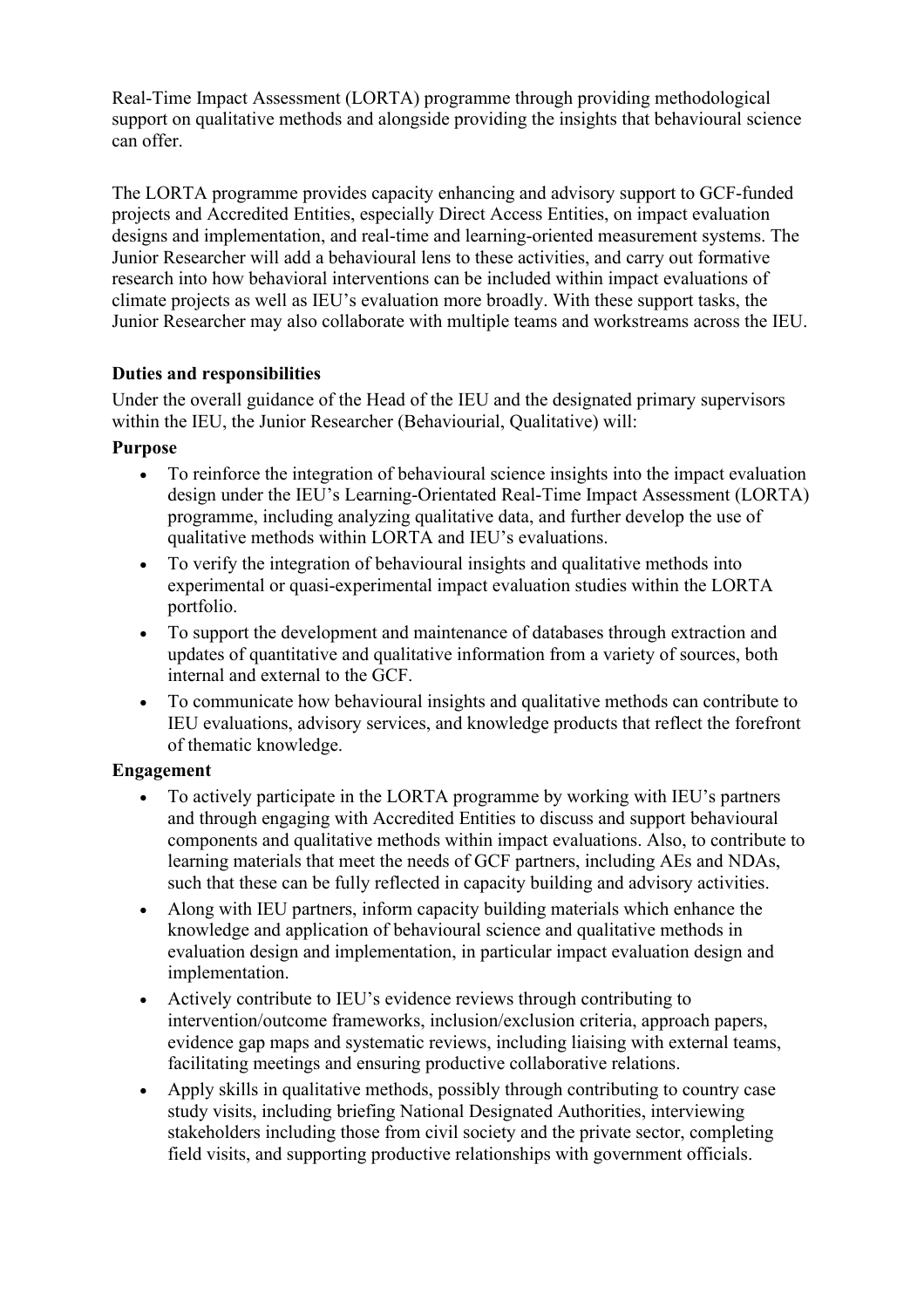# **Delivery**

- Based on the stage of IEU evaluations and evidence reviews and LORTA, consolidate analytical work on behavioural science and qualitative methods at inception, implementation and delivery stages and highlight key entry points and methodological applications.
- Reinforce and order the visibility and uptake of behavioural science and qualitative methods within both phases of the LORTA impact evaluation programme: (i) the inception and engagement stage including the Virtual Design Workshop; and (ii) main impact assessment stage which includes the delivery of technical assistance; quality checks on survey data and further sources of data; and data analysis and reporting.
- To reinforce use and uptake of behavioural and qualitative methods in IEU evaluations, as set out in the TOR of the Unit, thematic, country portfolio evaluations, evaluations of project-based and programmatic approaches, and assessment of the performance of the Fund.
- To provide support for GCF Board meetings and other events and meetings related to the functioning of the IEU, for example assisting in the preparation of relevant documentation, taking minutes, preparing summaries of discussions, meeting reports, drafting agreements and other documentation.
- To support analytical and operational tasks as assigned by the Head of the IEU and the designated primary supervisor and perform tasks routinely undertaken by members of the Unit, including for instance: participation and documentation of meetings, representation of IEU externally, provision of feedback and participation in team activities.

# **Required experience and qualifications**

#### *Essential*

- Minimum of one year of relevant work experience with a Master's level degree in economics, psychology, social sciences or equivalent combination of relevant education and experience or three years of relevant work experience with a Bachelor's level degree.
- Demonstrable understanding of behavioural science and qualitative methods, in particular in the context of evaluations, including impact evaluations.
- Strong knowledge of conducting qualitative research methods including ethnography, focus groups, in-depth interviews, participatory and visual methods, alongside knowledge of survey approaches.
- Knowledge of impact evaluation methods and knowledge of relevant statistical software.
- Demonstrable experience of policy or research work in relation to climate change.
- Knowledge of international organizations, development agencies, government, private sector or non-profit sector.
- Knowledge of the management of qualitative and quantitative data and analysis in relevant development, environmental and climate-related contexts.
- Experience of working with colleagues from different functions and cultures. Proven ability to work well within a team environment.
- Mature judgment and commitment to confidentiality.
- Excellent writing skills and capacity to record accurate minutes.